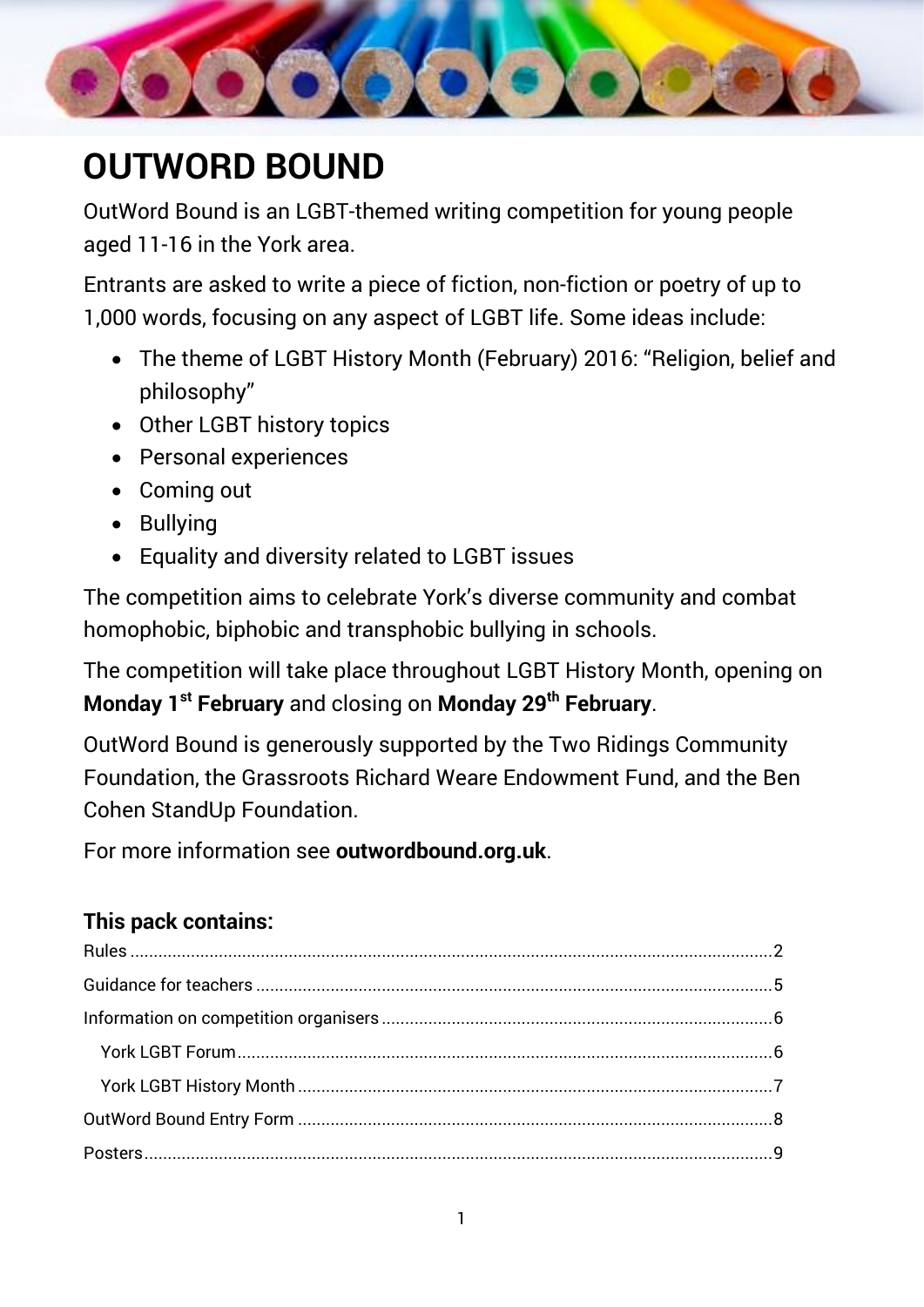

## OutWord Bound Entry Form

LGBT-themed writing competition for young people aged 11-16 in the York area – see **outwordbound.org.uk** for details.

#### **Contact Information**

| Name             |             |  |
|------------------|-------------|--|
| Age              | School year |  |
| School           |             |  |
| Postal address   |             |  |
| Email address    |             |  |
| Telephone number |             |  |
| Title of piece   |             |  |
| Word count       |             |  |

#### **Agreement and Signature**

I certify that this is my own work.

I have read the rules and agree to the terms and conditions.

| Pupil name (printed)     |  |
|--------------------------|--|
| Signature                |  |
| Teacher's name (printed) |  |
| Signature                |  |
| Date                     |  |



**Supported by:**

8 **Ben Cohen StandUp FoundationTwo Ridings Community Foundation Grassroots Richard Weare Endowment Fund**

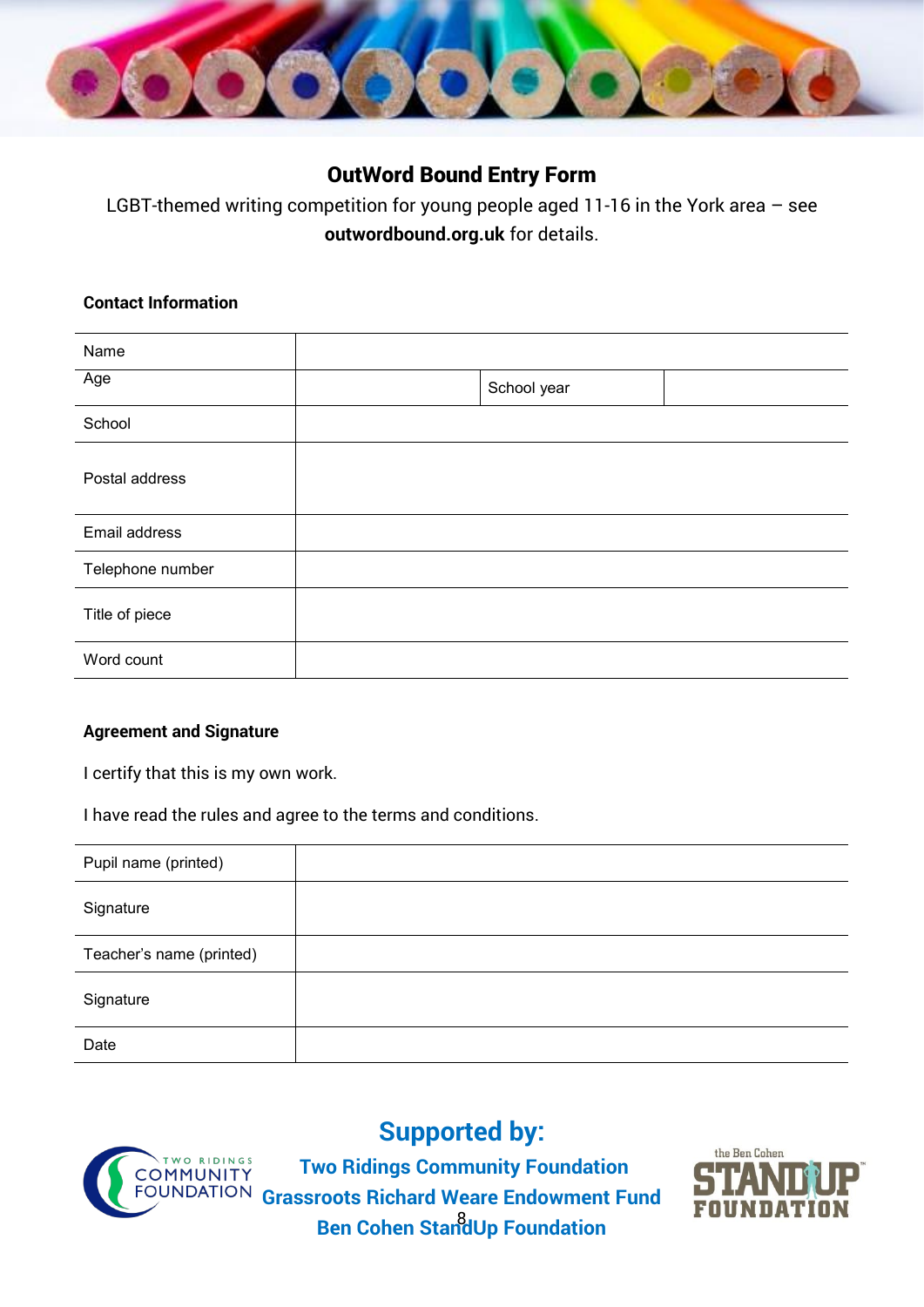## Information on competition organisers

OutWord Bound is jointly organised by York LGBT Forum and York LGBT History Month.

## York LGBT Forum

[http://yorklgbtforum.org.uk](http://yorklgbtforum.org.uk/)



The [York Lesbian, Gay, Bisexual and Transgender \(LGBT\)](http://yorklgbtforum.org.uk/)  [Forum](http://yorklgbtforum.org.uk/) was established in 2006 to act as a strong and unified voice for the local LGBT community. The Forum recently gained charity status in the summer of 2015.

The Forum is made up of a number of sub groups. Each group is tasked with supporting activities and initiatives in association with the groups theme.

The schools sub group aims to source & provide access to a multitude of LGBT related resources. You can check out our Pinterest board at [https://uk.pinterest.com/yorklgbt/youth-lgbt-resources/.](https://uk.pinterest.com/yorklgbt/youth-lgbt-resources/)

Whilst our resource bank is open and available to all, our hope is that the following groups in particular will benefit from the resources available:-

- LGBT people
- Schools
- Parents of LGBT people
- Groups
- Agencies
- The wider community

The group are keen to provide a consultation mechanism and support network to schools and other agencies to help tackle common issues. Through making our resources available to all, we aim to enhance the health, well being, confidence and self esteem of LGBT people. For non LGBT people, our aim is to raise awareness and make for a more informed society when it comes to the current issues affecting the LGBT community.

**Contact:** Hannah Smith (Schools Sub Group Lead)

**Email:** yorklgbtforum@gmail.com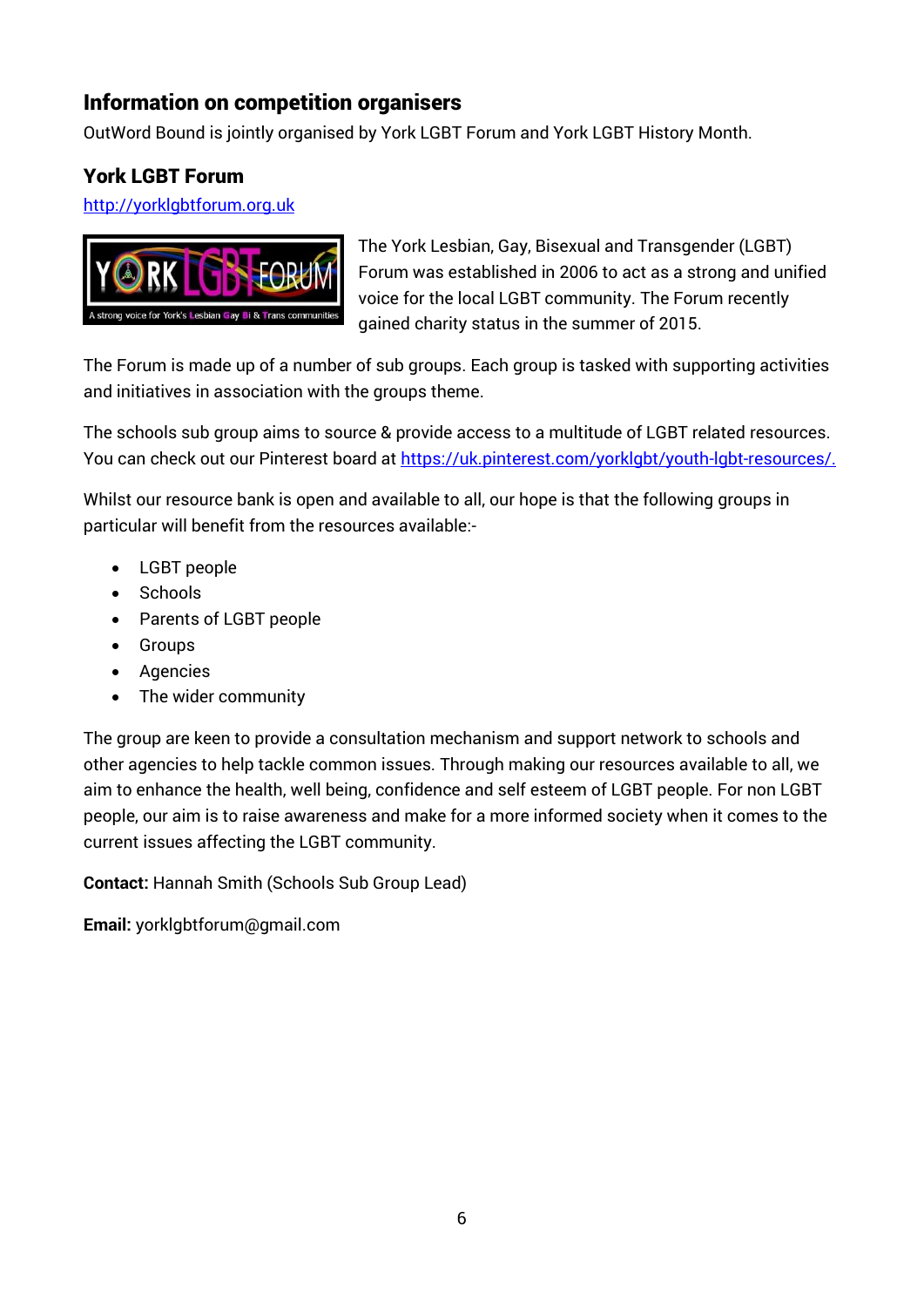## York LGBT History Month

http://yorklgbthistory.org.uk



York LGBT History Month brings together organisations from across the city to create a programme of events during February. Our aim is to increase public awareness of the place of LGBT people in history. (Side note: LGBT stands for lesbian, gay, bi and trans, but we take it to include any non-heterosexual sexual orientation and any non-cisgender and/or non-binary gender identity, gender

expression or sex.)

We bring to light stories that might traditionally have been ignored, working to develop inclusivity, challenge stereotypes and promote understanding. Our programme of events provides a wide variety of ways for the public to learn about these stories.

We also work with schools to help them celebrate LGBT History Month and include LGBT history in their lesson plans. We can support you to develop your plans and produce free resources tailored to your needs.

Past work with schools includes:

- Producing a set of posters featuring historical "LGBT heroes" from each subject area
- Providing assembly speakers on the topic of LGBT History Month
- Supporting schools to develop PSHE lessons on LGBT issues

Can we help your school celebrate LGBT history? Please get in touch, or check out the school outreach pages on our website!

We are also seeking volunteers to expand our work with schools, so if you would like to be involved, please get in touch.

**Contact:** Kit Heyam (Outreach Coordinator)

**Email:** kit@yorklgbthistory.org.uk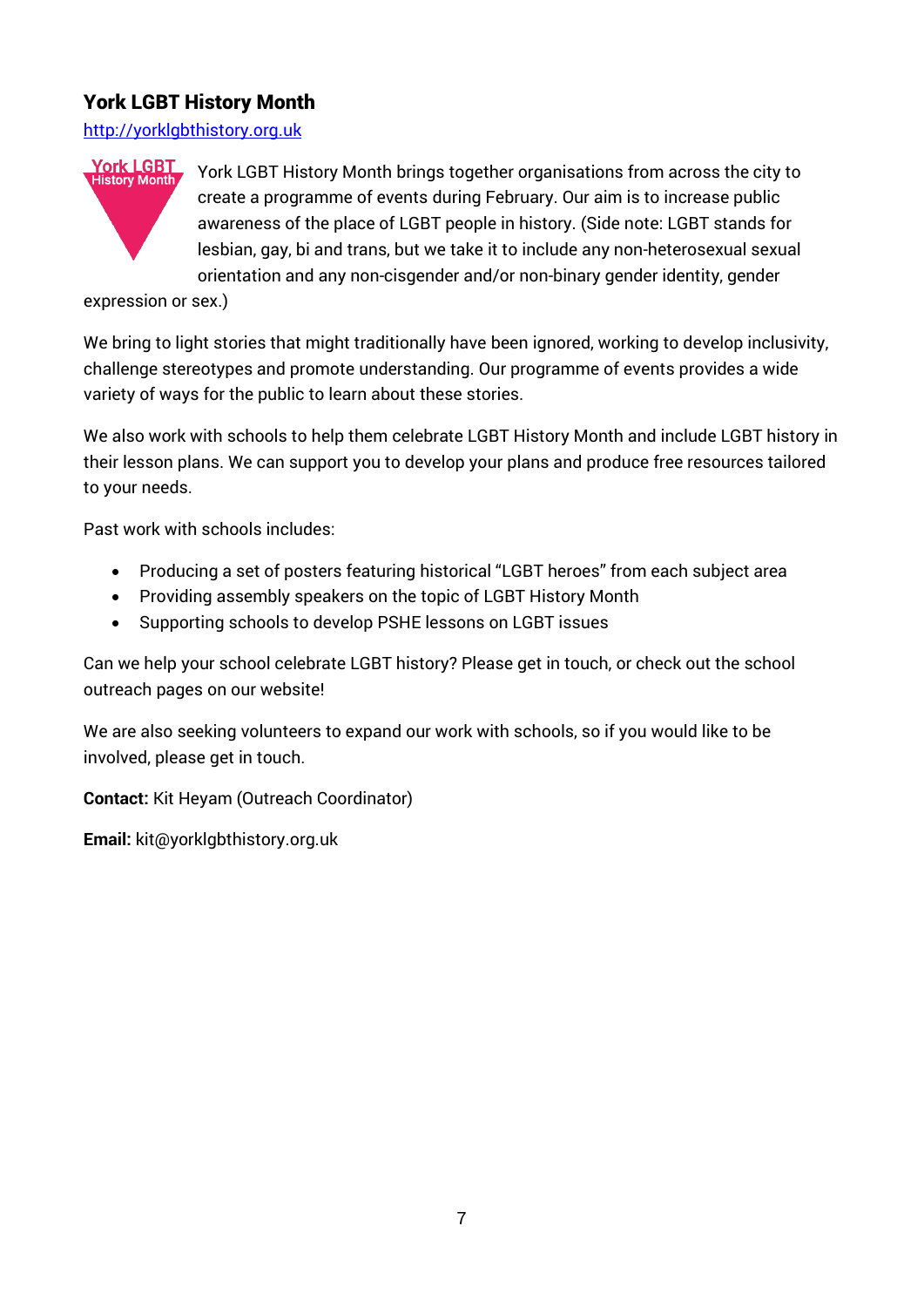## Rules

- 1. The competition is organised by York LGBT Forum and York LGBT History Month supported by funding from the Two Ridings Community Foundation (TRCF), the Grassroots Richard Weare Endowment Fund, and the Ben Cohen StandUp Foundation.
- 2. Entry to this competition is open to school pupils aged 11-16 attending schools in the vicinity of York.
- 3. Entrants are required to write a short story, essay, or poem of no more than a thousand words (no minimum) that explores themes of LGBT life. Topics can include, but are not limited to:
	- a. The LGBT History Month 2016 theme: "religion, belief and philosophy"
	- b. Other LGBT history topics
	- c. Personal experiences
	- d. Coming out
	- e. Bullying
	- f. Equality and diversity related to LGBT issues.
- 4. In the event that entrants wish to write about people that they know (other than public figures or celebrities) they must obtain written permission from the people concerned if they wish to use real names, or if the people could be identified. Entrants are advised that without such written permission they should ensure that the people they are writing about cannot be identified. Teachers are requested to guide pupils regarding these terms and conditions. York LGBT Forum and York LGBT History Month accept no responsibility if entrants ignore these terms and conditions.
- 5. Entrants do not need to identify on the LGBT spectrum. It is especially desirable that non-LGBT pupils are encouraged to enter.
- 6. Entry opens on **Monday 1st February** and closes at **midnight on Monday 29th February**. Submissions received outside this timeframe will not be considered.
- 7. Entrants can only enter individually. Only one entry per person is permitted. If more than one entry is submitted, only the entrant's first submission will be considered.
- 8. Entries can be in any style or form, fiction or non-fiction, but must be in English.
- 9. All entries should be emailed to **outwordboundinyork@gmail.com** or handed in at school to a nominated member of staff. Please visit [http://outwordbound.org.uk](http://outwordbound.org.uk/) and click on "Submit Your Entry" for details.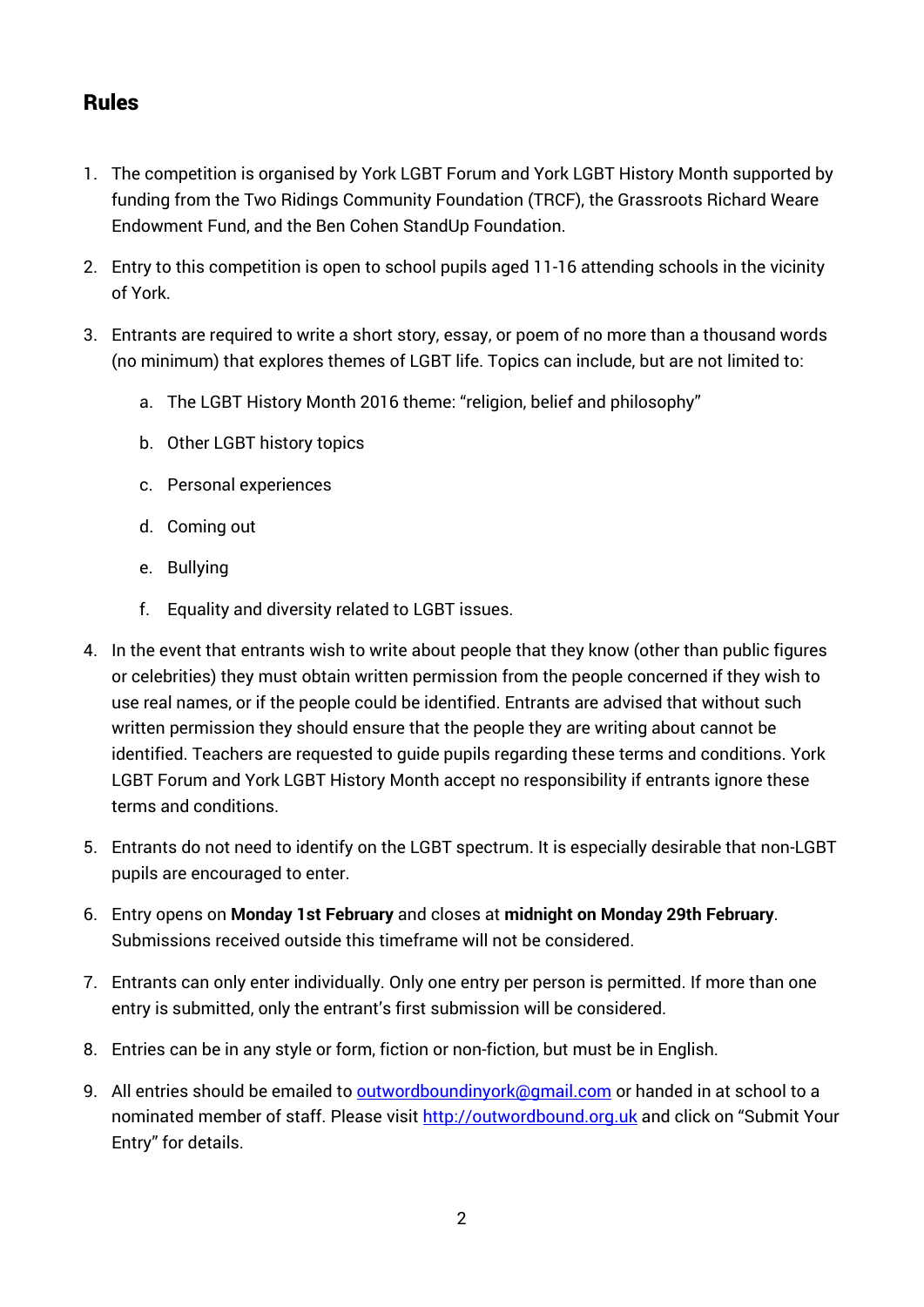- 10. Entrants may withdraw entries from the competition by notification in writing to the above email address.
- 11. All entries must be accompanied by a completed entry form counter-signed by an appropriate teacher who has approved the entry and agreed to these Terms and Conditions.
- 12. Entries cannot be returned, so please retain a copy. Unsuccessful entrants will not be contacted in respect of their entry and no feedback will be given.
- 13. All entries must be the original work of the entrant and must not infringe the rights of any other party. York LGBT Forum and York LGBT History Month accept no responsibility if entrants ignore these terms and conditions.
- 14. Entries must not contain defamatory, obscene, offensive, or any other unsuitable material and teachers are requested to guide pupils regarding these terms and conditions.
- 15. Entrants retain the copyright in their entries, but grant to York LGBT Forum and York LGBT History Month a royalty-free licence to publish, broadcast (across all media) and post the entry online and includes all the necessary rights and permissions to enable York LGBT Forum and York LGBT History Month to award the prizes and complete the administration of this competition. Photographic and publicity rights are reserved by TRCF and the Grassroots Endowment as a condition of funding.
- 16. Entries will be judged on the following criteria:
	- a. Originality
	- b. Enjoyment
	- c. Language
	- d. Relevance to LGBT issues.
- 17. The competition will be judged by a panel of voluntary judges chosen by York LGBT Forum and York LGBT History Month for their relevant expertise, but independent of the participating schools, York LGBT Forum and York LGBT History Month. Detailed guidelines on how to judge the entries according to the criteria will be agreed between the judges, York LGBT Forum and York LGBT History Month.
- 18. A list of prize winners will be sent to all participating schools and the prizes will be awarded at a ceremony.
- 19. Prize winners unable to attend the awards ceremony will need to make an arrangement with York LGBT Forum and York LGBT History Month to receive their prize.
- 20. Winners will be able to choose vouchers from the following:
	- a. City Screen Picturehouse York